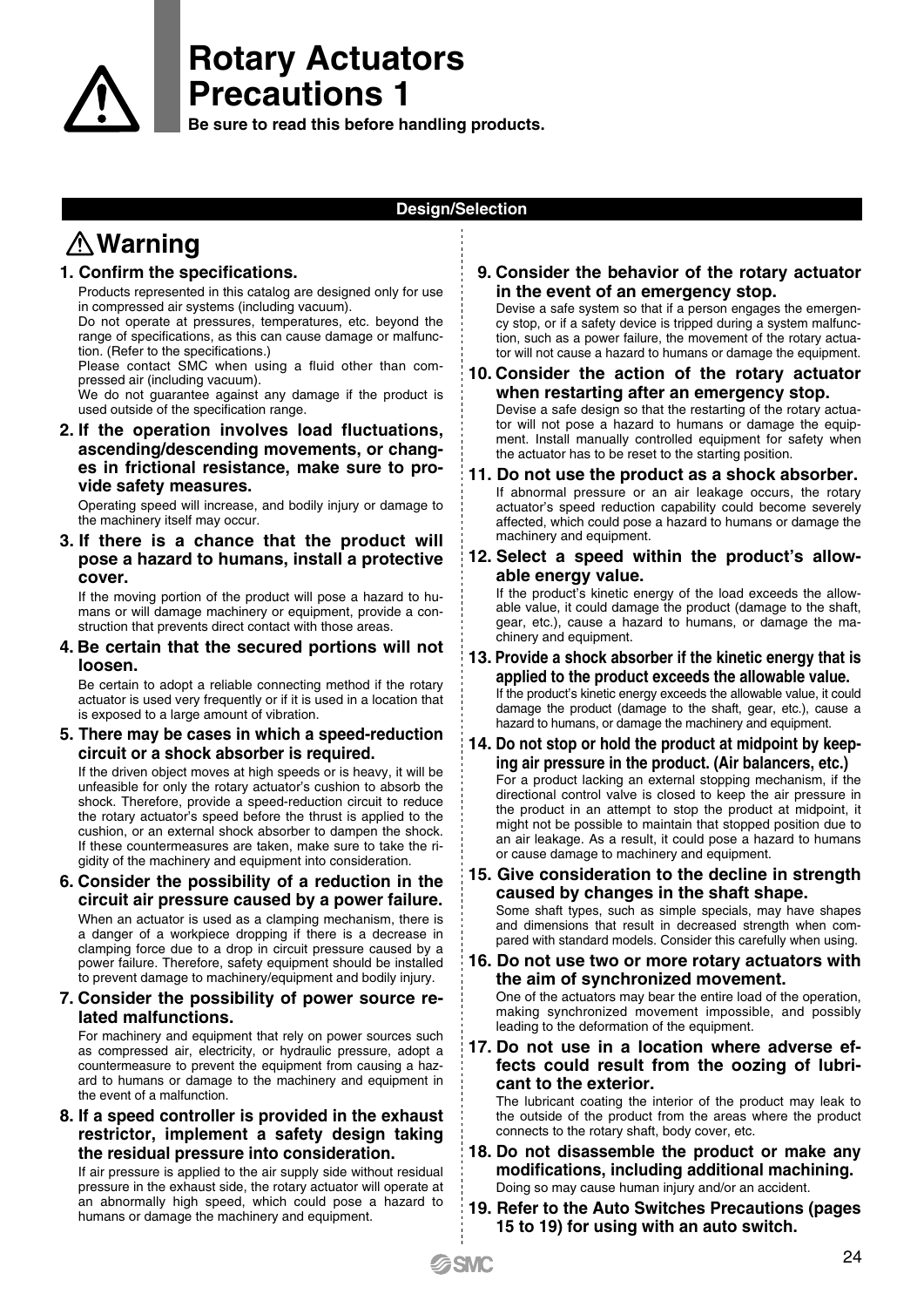

**Be sure to read this before handling products.**

#### **Design/Selection**

## **Caution**

**1. Do not use below the speed adjustment range specified for the product.**

If the product is used below the specified speed adjustment range, it could cause the product to stick, slip, or the movement to stop.

**2. Do not apply an external torque to the product that exceeds the rated output.**

If an external force that exceeds the product's rated output is applied to the product, it could damage the product.

**3. The holding torque of the rotating end of the double piston type**

If the internal piston of a double piston product comes in contact with the angle adjustment screw or the cover and stops, the holding torque at the rotating end is one half of the actual output.

**4. If it is necessary to provide repeatability of the rotation angle, directly stop the load externally.**

Even with a product that is equipped with an angle adjuster, there are times in which the initial rotation angle could change.

- **5. Do not use under hydraulic pressure.** The product will be damaged if it is used by applying hydraulic pressure.
- **6. There is a possibility of backlash being generated when stopping the double piston type in the middle with a valve of the closed center type.**
- **7. For the vane type product, if it is necessary to ensure a rotation angle, make sure to use a minimum pressure of 0.3 MPa.**
- **8. Do not use the made-to-order -XC30 at low speeds.**

Although fluorine grease is used, it is not designed for low-speed applications.

For information on fluorine grease, refer to the Safety Data Sheet (SDS).

**9. Do not use in places where there are many temperature fluctuations. When using in lower temperature applications, use caution so that frost does not occur inside the cylinder or the piston rod.**

Operation may be unstable.

**10. Adjust the speed control in the environment in which it will be used in.**

Speed adjustments may deviate if the environment changes.

#### **Mounting**

# **Warning**

### **1. Operation manual**

Install the product and operate it only after reading the operation manual carefully and understanding its contents. Also, keep the manual in a location where it can be referred to as necessary.

### **Mounting**

## **Warning**

- **2. Ensure sufficient space for maintenance activities.** When installing the products, allow access for maintenance and inspection.
- **3. Tighten threads with the proper tightening torque.** When installing the products, follow the listed torque specifications.
- **4. Before adjusting the angle by supplying air pressure, take appropriate measures to prevent the equipment from rotating unnecessarily.**

When an adjustment is performed under air pressure, the equipment could rotate and fall during the adjustment depending on the mounted placement of the equipment. As a result, it could pose a hazard to humans or damage the machinery and equipment.

**5. Do not loosen the angle adjustment screw beyond the allowable adjustment range.**

The angle adjustment screw could fall out if it is loosened beyond its allowable adjustment range and cause a hazard to humans or damage to machinery and equipment.

- **6. Do not place a magnetic object near the product.** The auto switch is a magnetic sensing type product. If a magnetic object is placed close to it, the rotary actuator could operate suddenly, which could pose a hazard to humans or damage the machinery and equipment.
- **7. Do not perform additional machining to the product.**

Additional machining to the product can result in insufficient strength and cause damage to the product. This can lead to possible human injury or damage to the surrounding equipment.

#### **8. Do not enlarge the fixed throttle by modifying the pipe connectors.**

If the hole diameter is enlarged, the product's rotation speed will increase, causing the shock force to increase and damage the product. As a result, it could pose a hazard to humans or damage the machinery and equipment.

#### **9. If shaft couplings are used, use ones with angular freedom.**

If shaft couplings that lack angular freedom are used, they could twist due to eccentricity, leading to equipment malfunction or product damage. As a result, it could pose a hazard to humans or damage the machinery and equipment.

#### **10. Do not apply to the shaft a load that exceeds the values given in the catalog.**

If a load that exceeds the allowable value is applied to the product, it could lead to equipment malfunction, a hazard to humans, or damage to the machinery and equipment. Provided that a dynamic load is not generated, a load that is within the allowable radial/thrust load can be applied. However, applications in which the load is applied directly to the shaft should be avoided wherever possible. The methods such as those described below are recommended to prevent the load from being applied directly to the shaft in order to ensure a proper operating condition.



**SMC**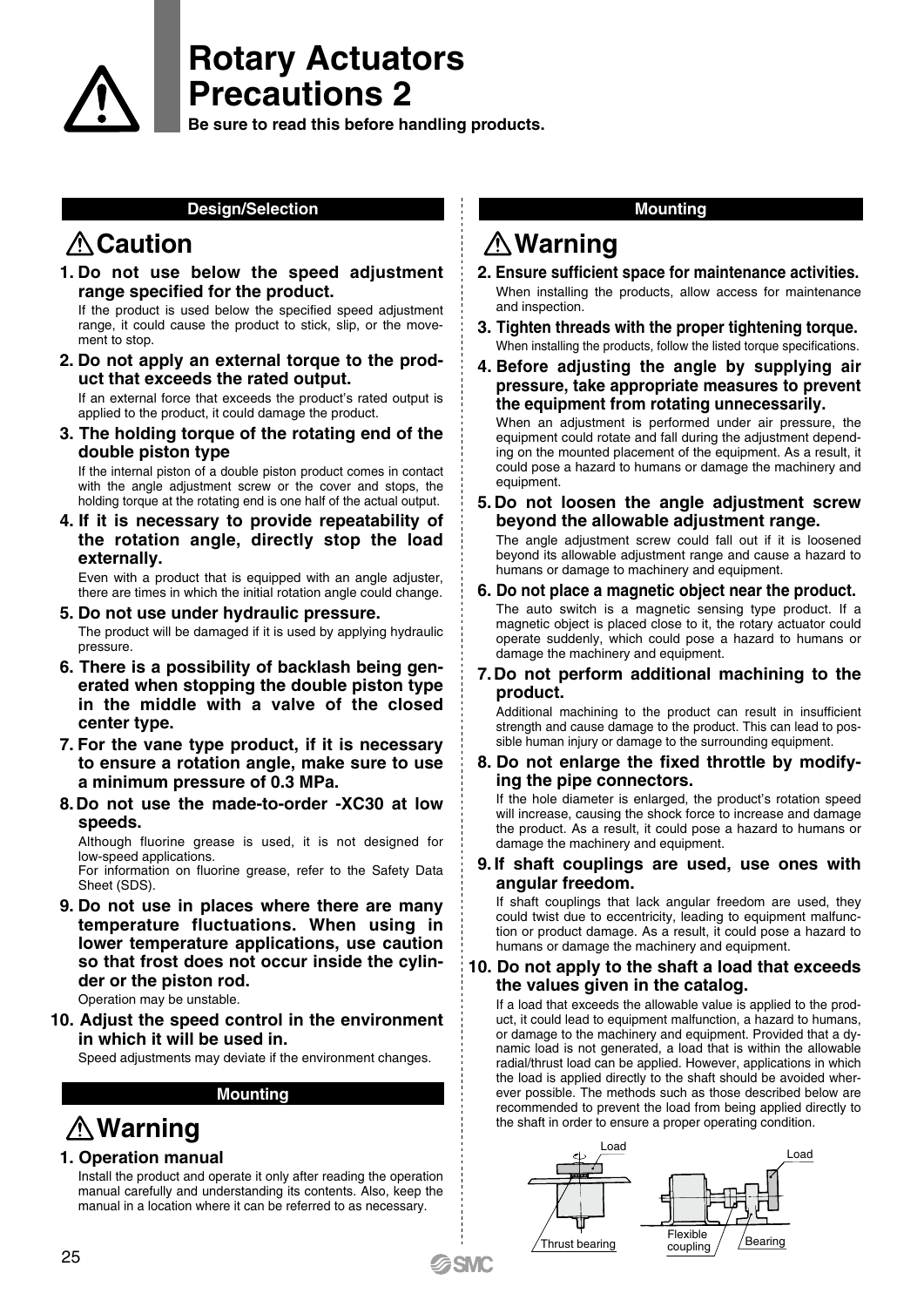

**Be sure to read this before handling products.**

### **Mounting**

# **Warning**

#### **11. Place an external stopper in a position that is away from the rotating shaft.**

If the stopper is placed near the rotating shaft, the torque that is generated by the product itself will cause the reaction force which is directed to the stopper to be redirected and applied to the rotating shaft. This will lead to the breakage of the rotating shaft and bearing. As a result, it could pose a hazard to humans or damage the machinery and equipment.

### **Precautions when Using External Stoppers**

• Be sure to install external stoppers in the proper places. Installation in the wrong place can result in equipment breakage, which could damage other equipment or cause human injury.







Install the stopper at a sufficient distance from the rotating shaft.

The external stopper be-comes a fulcrum, resulting in the load's inertia force being applied to the shaft as a bending moment. If an external stopper is in-stalled on the shaft side which is opposite of the load, the inertia force generated by the load is ap-plied directly to the shaft.

• Install external stoppers within the range of the rotating shaft angle. Installing an external stopper at the maximum rotation angle may result in the inability to fully absorb the kinetic energy generated, and damage to equipment may occur.

When using external stoppers at rotation angles of 90°, 180°, or 270°, use products with rotation angles of 100°, 190°, or 280° respectively.



### **Backlash of the Single Rack Pinion Type CRA1 Series**

There is a backlash of within 1° at the rotation end of the CRA1 series. It is necessary to decide the position of the external stopper when precise rotation is required.

### **Precautions when Converting Rotational Motion to Linear Motion**

When using a link mechanism, etc., to convert rotational motion to linear motion and to determine the operation end using the stopper on the linear motion end (see below), a small value for θ at the operation end may result in the torque of the rotary actuator. This may cause an excessive radial load to act on the output axle, and equipment breakage may occur.

Install a stopper on the rotational motion side, or increase the value of θ at the operation end, to make sure the load generated does not exceed the allowable value for the product.



#### **12. Do not use springs, etc., to add force in the rotational movement direction.**

When rotational force from an external spring, etc., acts and generates negative pressure on the product's interior, breakage of the internal seal or the acceleration of abrasion may occur.

# **Caution**

**1. Observe the specified torque to secure the block of the angle adjustment unit.**

If it is secured with a torque that is lower than the specified torque, the block could become loosened during use, causing the angle to exceed the set angle.

- **2. Do not use organic solvent to wipe the area of the name plate that shows the model.** It will erase what is indicated on the name plate.
- **3. Do not hit the rotating shaft when securing the body or hit the body when securing the rotating shaft.** These actions could cause the shaft to bend or damage the bearing. When a load must be coupled to the rotating shaft,
- secure the rotating shaft. **4. Do not place your foot directly on the shaft or on the equipment that is coupled to the shaft.** Placing one's weight directly onto the rotating shaft could cause the rotating shaft or the bearing to become damaged.
- **5. If a product is equipped with an angle adjustment function, use it within the specified adjustment range.**

If the product is used outside the specified adjustment range, it could lead to equipment malfunction or product damage. Refer to the product specifications for details on the adjustment range of the products.

**6. A product with an angle adjustment screw is temporarily secured at an arbitrary position near the rotation end. Before using the product, readjust it to the desired angle and tighten the screw firmly.**

**Piping**

### **ACaution**

**1. Refer to the Fittings and Tubing Precautions (pages 52 to 56) for handling One-touch fittings.**

### **2. Preparation before piping**

Before piping is connected, it should be thoroughly blown out with air (flushing) or washed to remove chips, cutting oil, and other debris from inside the pipe.

#### **3. Winding of sealant tape**

When screwing piping or fittings into ports, ensure that chips from the pipe threads or sealing material do not enter the piping. Also, if sealant tape is used, leave 1.5 to 2 thread ridges exposed at the end of the threads.

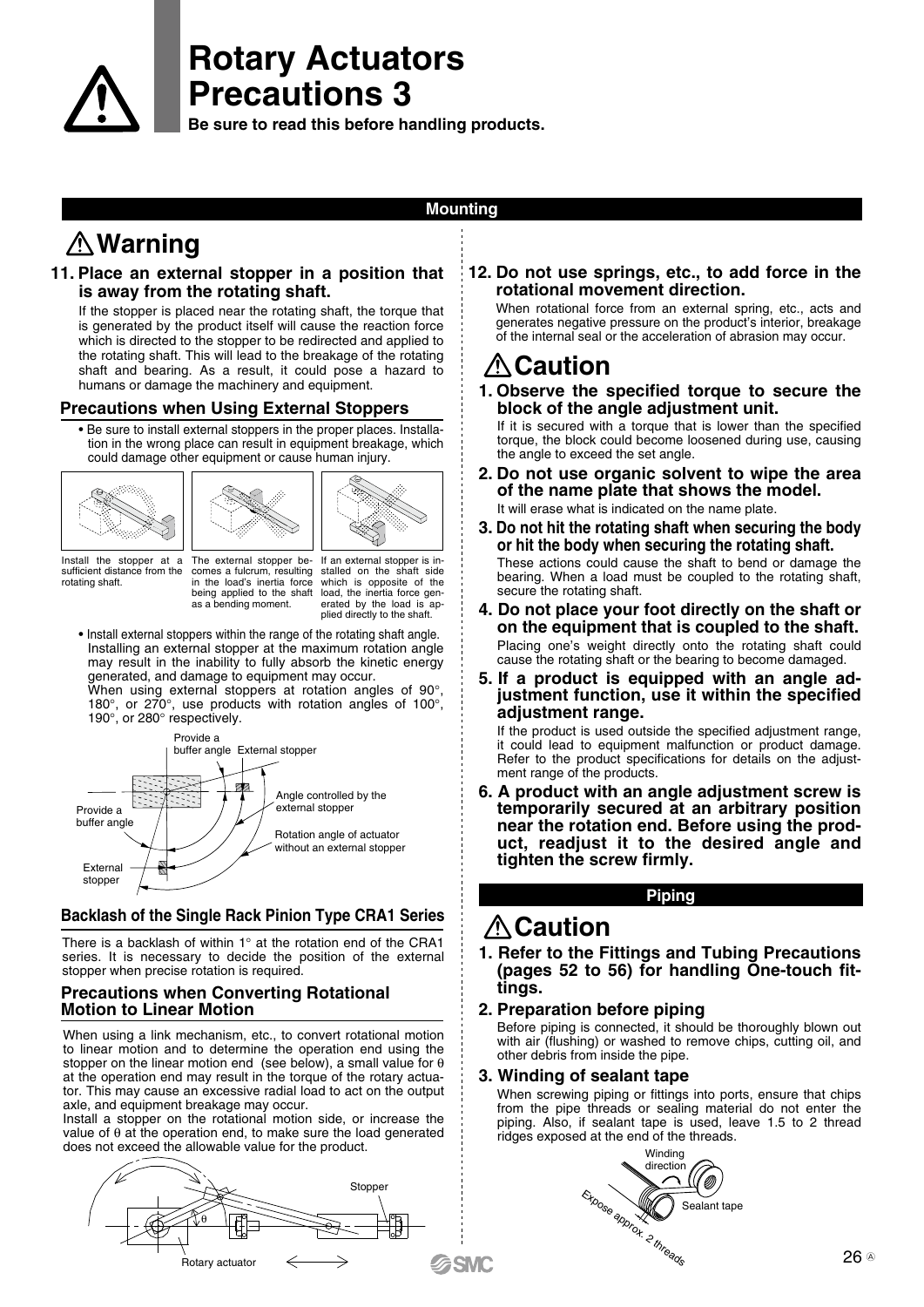

**Be sure to read this before handling products.**

#### **Speed and Cushion Adjustment**

## **Warning**

**1. To make a speed adjustment, gradually adjust starting from the low speed end.**

If the speed adjustment is performed from the high speed end, it could damage the product. As a result, it could pose a hazard to humans or damage the machinery and equipment.

**2. The cushion valve is not adjusted at the time of shipment. Therefore, an adjustment must be made in accordance with the operating speed and the moment of inertia of the load.**

The absorption of kinetic energy by the bumper is regulated by the adjustment of the valve. An improper adjustment could lead to damage of the equipment and the product. As a result, it could pose a hazard to humans or damage the machinery and equipment.

**3. Do not operate with the cushion valve in a fully closed condition.**

This could tear the seal, which could pose a hazard to humans or damage the machinery and equipment.

**4. Do not apply an excessive force to loosen the cushion valve.**

The valve itself is provided with a pull stop. However, the pull stop could be damaged if the valve is loosened through the application of excessive force. As a result, it could pose a hazard to humans or damage the machinery and equipment.

**5. For products with shock absorbers, when the shock absorber stops motion before reaching the stroke end using a stopper mechanism with the objective of shortening takt time, be sure the shock absorber is stopped in a position where it has adequately absorbed the kinetic energy.** Failure to do so may result in damage to equipment.

**6. Note that a product with an air cushion or a shock absorber is not designed to achieve shock-less, smooth stop operation and constant deceleration of a load. The product absorbs the kinetic energy of a load to prevent its damage.**

#### **Lubrication**

# **Warning**

**1. This product should be used without lubrication. If it is lubricated, it could lead to sticking or slipping.**

### **Air Supply**

# **Warning**

### **1. Type of fluids**

Please consult with SMC when using the product in applications other than compressed air.

#### **2. When there is a large amount of drainage**

Compressed air containing a large amount of drainage can cause the malfunction of pneumatic equipment. An air dryer or water separator should be installed upstream from filters.

#### **3. Drain flushing**

If condensation in the drain bowl is not emptied on a regular basis, the bowl will overflow and allow the condensation to enter the compressed air lines. This causes the malfunction of pneumatic equipment.

If the drain bowl is difficult to check and remove, the installation of a drain bowl with an auto drain option is recommended. For compressed air quality, refer to the SMC Best Pneumatics No. 6 catalog.

#### **4. Use clean air.**

Do not use compressed air that contains chemicals, synthetic oils that include organic solvents, salt, corrosive gases, etc., as it can cause damage or malfunction.

## **ALCaution**

- **1. When extremely dry air is used as the fluid, degradation of the lubrication properties inside the equipment may occur, resulting in reduced reliability (or reduced service life) of the equipment. Please consult with SMC.**
- **2. Install an air filter.**

Install an air filter upstream near the valve. Select an air filter with a filtration size of  $5 \mu m$  or smaller.

**3. Take measures to ensure air quality, such as by installing an aftercooler, air dryer, or water separator.**

Compressed air that contains a large amount of drainage can cause the malfunction of pneumatic equipment, such as rotary actuators. Therefore, take appropriate measures to ensure air quality, such as by providing an aftercooler, air dryer, or water separator.

#### **4. Ensure that the fluid and ambient temperatures are within the specified range.**

If the fluid temperature is  $5^{\circ}$ C or less, the moisture in the circuit could freeze, causing damage to the seals or equipment malfunction. Therefore, take appropriate measures to prevent freezing.

For compressed air quality, refer to the SMC Best Pneumatics No. 6 catalog.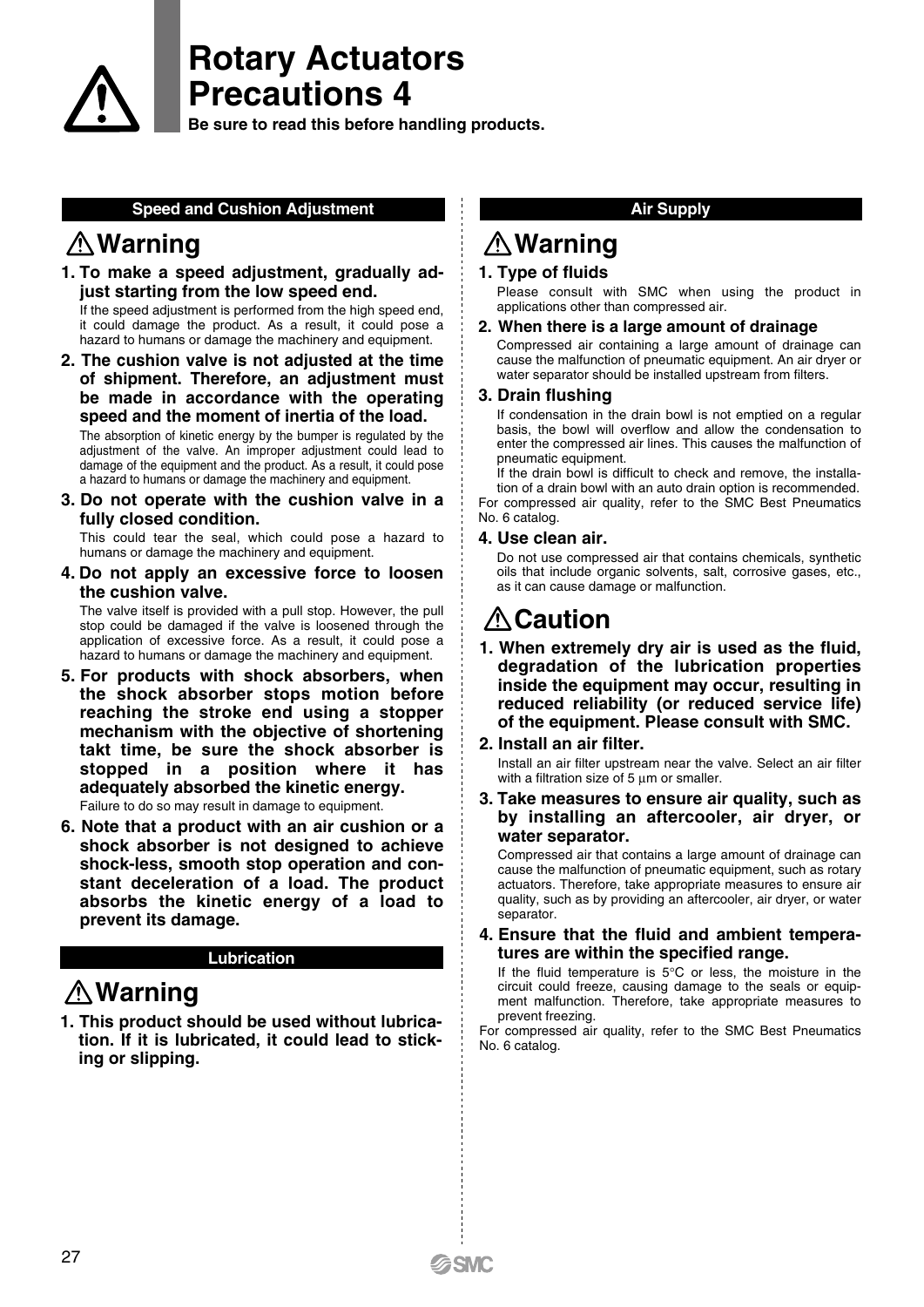

**Be sure to read this before handling products.**

### **Operating Environment**

## **Warning**

**1. Do not use in an atmosphere containing corrosive gases, chemicals, sea water, water, water steam, or where there is direct contact with any of these.**

Refer to the construction drawing for information on the materials of rotary actuators.

- **2.Do not expose the product to direct sunlight for an extended period of time.**
- **3. Do not use in a place subject to heavy vibration and/or shock.**
- **4.Do not mount the product in locations where it is exposed to radiant heat.**
- **5. Do not use in dusty locations or where water, oil, etc., splash on the equipment.**

#### **Maintenance**

## **Warning**

**1. Perform maintenance and inspection according to the procedures indicated in the operation manual.**

If handled improperly, human injury and/or malfunction or damage of machinery and equipment may occur.

#### **2. Maintenance work**

If handled improperly, compressed air can be dangerous. Assembly, handling, repair, and element replacement of pneumatic systems should be performed by a knowledgeable and experienced person.

#### **3. Drain flushing**

Remove drainage from air filters regularly.

#### **4. Removal of equipment, and supply/exhaust of compressed air**

When components are removed, first confirm that measures are in place to prevent workpieces from dropping, run-away equipment, etc. Then, cut off the supply pressure and electric power, and exhaust all compressed air from the system using the residual pressure release function.

When machinery is restarted, proceed with caution after confirming that appropriate measures are in place to prevent sudden movement.

## **Caution**

#### **1. For lubrication, use the designated grease for each specific product.**

The use of a non-designated lubricant could damage the seals.